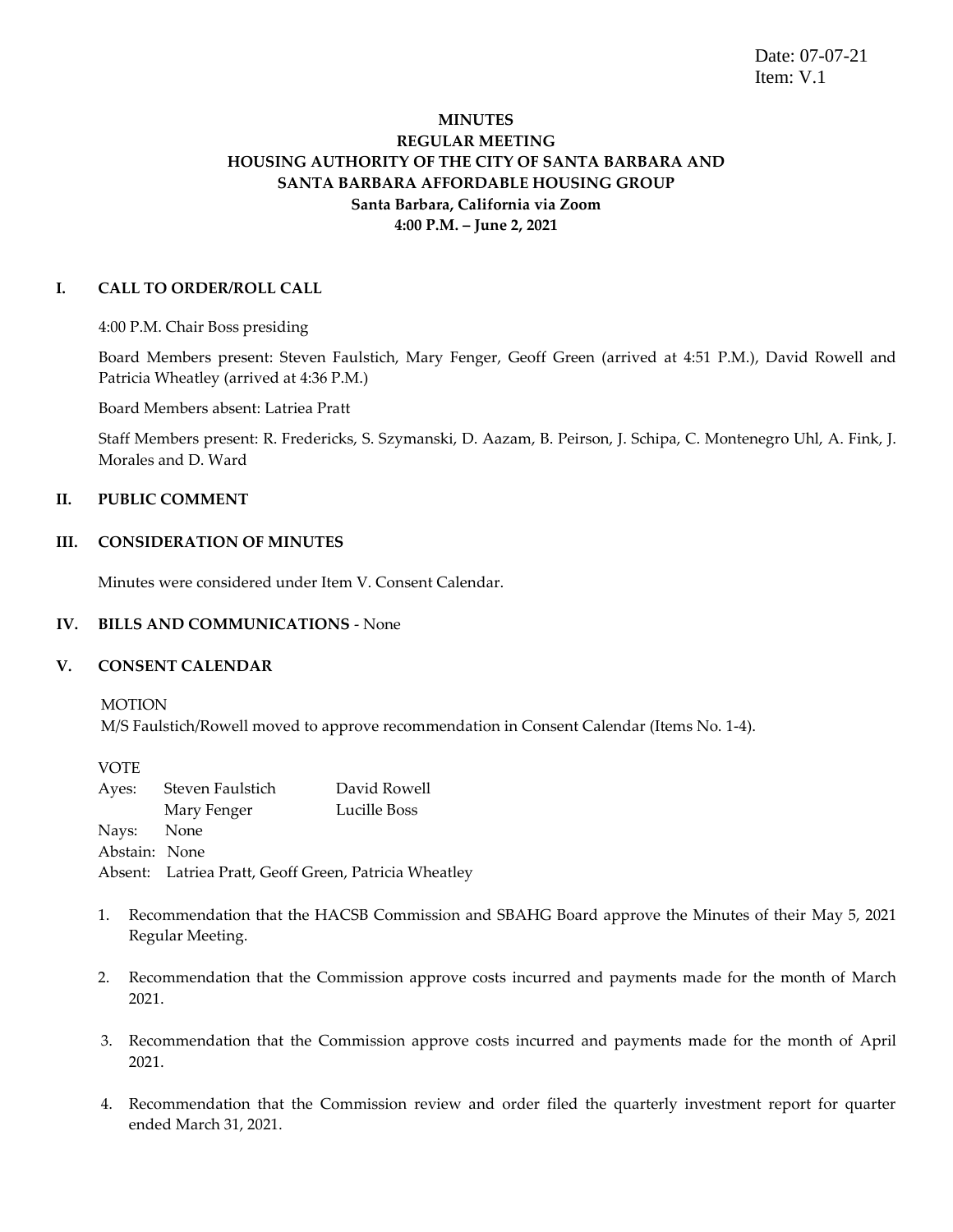# **VI. REPORT OF EXECUTIVE DIRECTOR**

1. Recommendation that the Commission receive a presentation by Itsi House, LLC and staff on the promotion of Accessory Dwelling Units (ADUs) and the use of Section 8 Housing Choice Vouchers to encourage expansion of affordable housing availability in Santa Barbara. This report is for information only.

# DOCUMENTS

• May 17, 2021 Executive Director's Report

SPEAKERS

Staff: R. Fredericks

Lucrezia DeLeon, CEO of Itsi House, LLC, provided a PowerPoint presentation on an overview of Itsi's mission and goals in the community. Vice Chair Rowell noted that when ADUs first came out there was discussion about income and rent restrictions, as many municipalities throughout California incorporate such requirements, but this did not happen in Santa Barbara; ADUs are adding supply but not necessarily creating more affordable housing. Secretary Fredericks noted that incorporated into this partnership with Itsi is the plan to meet jointly with the City and the County to advocate for such requirements if the local jurisdictions provide fee reductions or other benefits to the owner through the permitting process. Vice Chair Rowell agreed with this plan and added that the middle-income demographic should be included, in addition to low income. Commissioner Faulstich inquired as to the minimum size in that can be counted as an ADU and receive a Section 8 voucher. Ms. DeLeon answered a studio at 200 sq. ft., and Secretary Fredericks confirmed this size would meet Section 8 Housing Quality Standards. Jerry Morales, Leasing Agent for the Housing Authority, answered Commissioner Faulstich's question regarding the amount of rent to be charged, stating it would depend on a rent reasonable test based on comparable. Vice Chair Rowell inquired about upcoming Senate bills SB9 / SB10 and how they would affect ADUs. Secretary Fredericks noted that he would provide a report with information on the bills at the next meeting.

A member of the public, Linda Honikman, commented that she is glad staff and Itsi are planning to approach the City and County as it is much needed, noting that she heard you can't rely on ADUs to help with affordable housing as they have been so expensive. She inquired if payment standards have been increased, and Mr. Morales noted they have been and are currently posted on the Authority's website.

No action required.

2. Recommendation that the Commission: (1) approve renewal of Master Lease Agreement(s) with: (a) the Council on Alcoholism and Drug Abuse (CADA) for the real property located at 1020 Placido Avenue; (b) Transition House for the real property located at 3030 De La Vina Street; (c) WillBridge of Santa Barbara, Inc. (WillBridge) for the real property located at 2904 State Street; (d) PathPoint for the real property located at 817 Olive Street; and (2) authorize the Executive Director or his designee to execute same on behalf of the Housing Authority of the City of Santa Barbara (HACSB).

## DOCUMENTS

• May 17, 2021 Executive Director's Report prepared by Director of Housing Programs

SPEAKERS Staff: R. Fredericks

## MOTION

M/S Faulstich/Fenger moved to (1) approve renewal of Master Lease Agreement(s) with: (a) the Council on Alcoholism and Drug Abuse (CADA) for the real property located at 1020 Placido Avenue; (b) Transition House for the real property located at 3030 De La Vina Street; (c) WillBridge of Santa Barbara, Inc. (WillBridge) for the real property located at 2904 State Street; (d) PathPoint for the real property located at 817 Olive Street;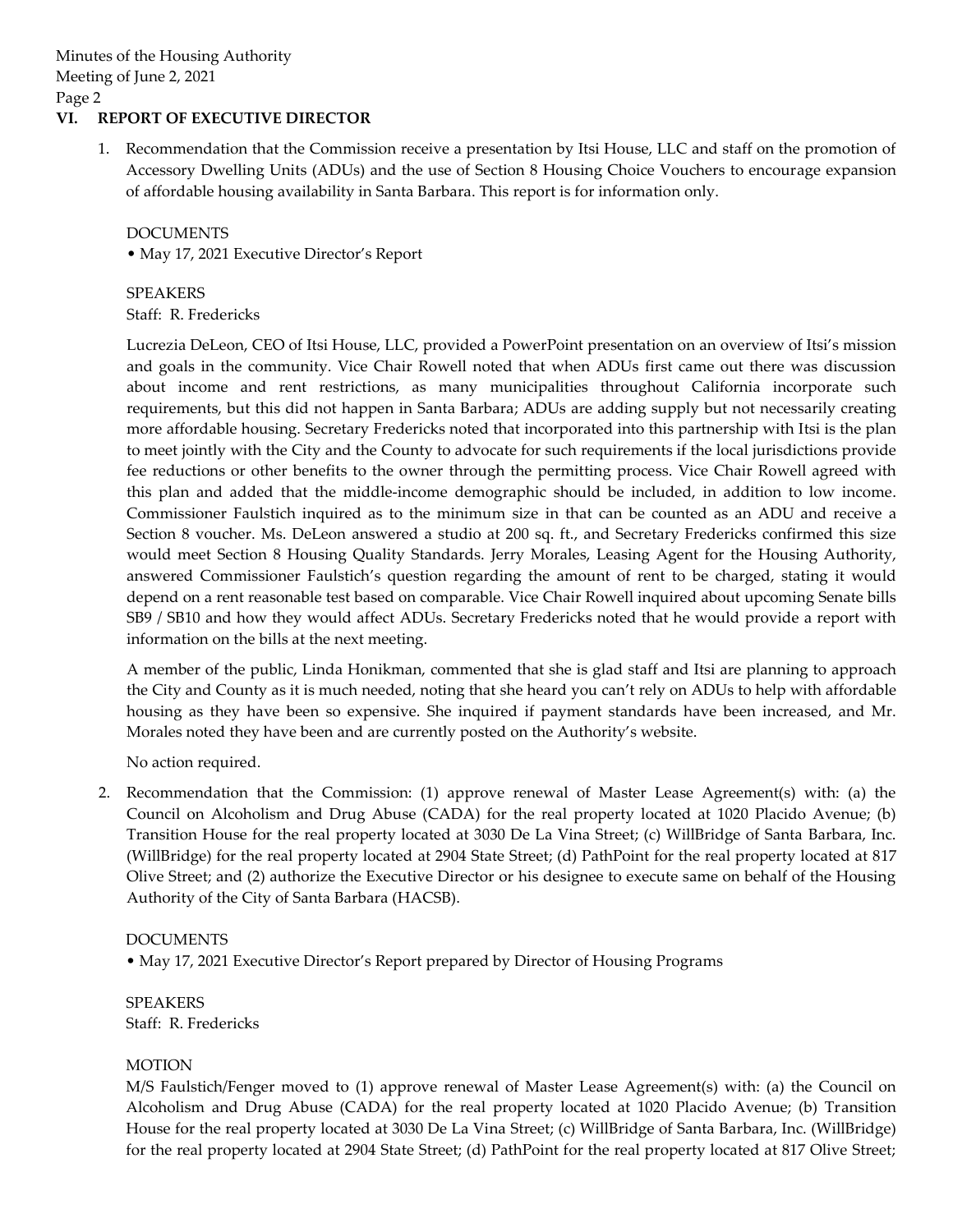> and (2) authorize the Executive Director or his designee to execute same on behalf of the Housing Authority of the City of Santa Barbara (HACSB).

#### VOTE

| Ayes:         | Steven Faulstich                   | Patricia Wheatley |
|---------------|------------------------------------|-------------------|
|               | Mary Fenger                        | Lucille Boss      |
|               | David Rowell                       |                   |
| Nays: None    |                                    |                   |
| Abstain: None |                                    |                   |
|               | Absent: Latriea Pratt, Geoff Green |                   |

## **VII. TREASURER'S REPORT**

1. Recommendation that the Commission review and order filed the quarterly financial statements for the Housing Authority of the City of Santa Barbara for the quarter ended March 31, 2021.

#### DOCUMENTS

• May 24, 2021 Executive Director's Report prepared by Director of Finance

SPEAKERS Staff: R. Fredericks, B. Peirson

Commissioner Wheatley commented on part of the financials that indicate FSS funds being returned to the Authority from escrow accounts and noted an interest in learning more about the forfeiture process at a future time. Mr. Peirson noted the current amount in active escrow accounts is quite large, close to \$650,000. Secretary Fredericks noted he will include the FSS program as an item at a future meeting.

## MOTION

 $\sqrt{2}$ 

M/S Faulstich/Green moved to approve and order filed the quarterly financial statements for the Housing Authority of the City of Santa Barbara for the quarter ended March 31, 2021.

| <b>VOIE</b>   |                       |                   |
|---------------|-----------------------|-------------------|
| Ayes:         | Steven Faulstich      | David Rowell      |
|               | Mary Fenger           | Patricia Wheatley |
|               | <b>Geoff Green</b>    | Lucille Boss      |
| Nays: None    |                       |                   |
| Abstain: None |                       |                   |
|               | Absent: Latriea Pratt |                   |

2. Recommendation that the Board review and order filed the quarterly financial statements for the Santa Barbara Affordable Housing Group for the quarter ended March 31, 2021.

# **DOCUMENTS**

• May 18, 2021 Executive Director's Report prepared by Director of Finance

SPEAKERS Staff: R. Fredericks, B. Peirson

Vice Chair Rowell inquired about the interest rate on the loan with Montecito Bank & Trust for Garden Court. Mr. Peirson responded that he thought it was 4.5%, but not certain without looking it up. He added that staff recently looked for refinancing opportunities, however, it did not work out for the moment. Commissioner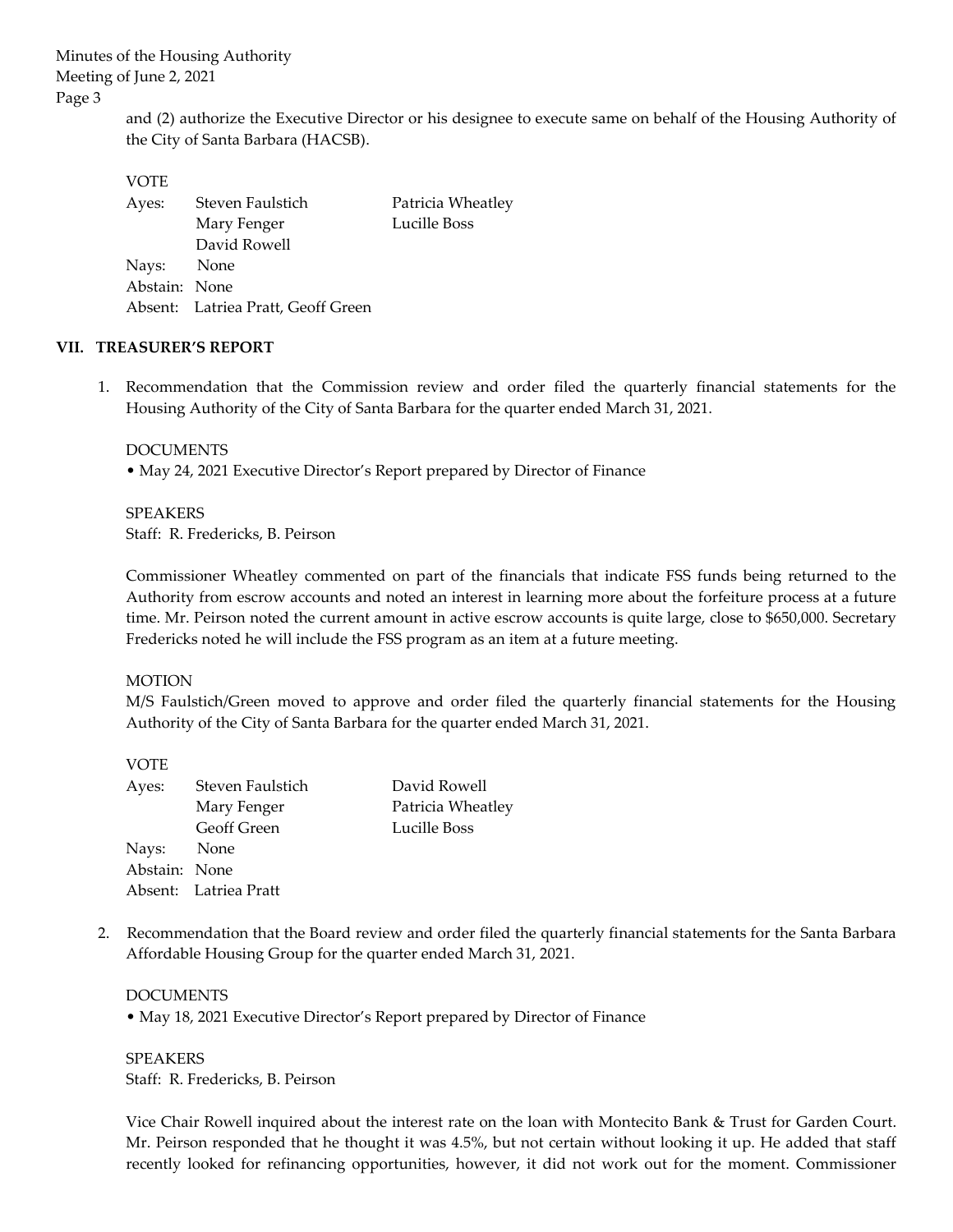> Green inquired about returning to pre-pandemic status; Mr. Peirson and Mr. Szymanski responded that things seem to be stabilizing, including vacancies at The Gardens on Hope and Garden Court. Mr. Aazam added that the Authority will begin unit inspections that were held off during the pandemic.

## **MOTION**

M/S Green/Wheatley moved to approve and order filed the quarterly financial statements for the Santa Barbara Affordable Housing Group for the quarter ended March 31, 2021.

#### VOTE

| Ayes:         | Steven Faulstich      | David Rowell      |
|---------------|-----------------------|-------------------|
|               | Mary Fenger           | Patricia Wheatley |
|               | Geoff Green           | Lucille Boss      |
| Nays: None    |                       |                   |
| Abstain: None |                       |                   |
|               | Absent: Latriea Pratt |                   |

## **VIII. COMMITTEE REPORT** – None

#### **IX. UNFINISHED BUSINESS** – None

#### **X. NEW BUSINESS**

1. Recommendation that the Commission: (1) hold a public hearing and take public comment on proposed amendments to the Housing Authority's Administrative Plan governing the operation of its Section 8 Housing Choice Voucher program; and (2) adopt a resolution approving said amendments to the Administrative Plan.

#### DOCUMENTS

• May 13, 2021 Executive Director's Report prepared by Housing Programs Supervisor

SPEAKERS Staff: R. Fredericks, A. Fink

Chair Boss opened the meeting for a public hearing at 5:11 P.M. and closed the public hearing at 5:11 P.M. with no comments received.

#### MOTION

M/S Green/Fenger moved to adopt Resolution No. 2757, of the Housing Authority of the City of Santa Barbara, approving proposed amendments to the Housing Authority's Administrative Plan governing the operation of its Section 8 Housing Choice Voucher program.

#### VOTE

| Ayes:      | Steven Faulstich      | David Rowell      |
|------------|-----------------------|-------------------|
|            | Mary Fenger           | Patricia Wheatley |
|            | Geoff Green           |                   |
| Nays: None |                       |                   |
|            | Abstain: Lucille Boss |                   |
|            | Absent: Latriea Pratt |                   |
|            |                       |                   |

- **XI. CLOSED SESSION** None
- **XII. COMMISSION MATTERS** None